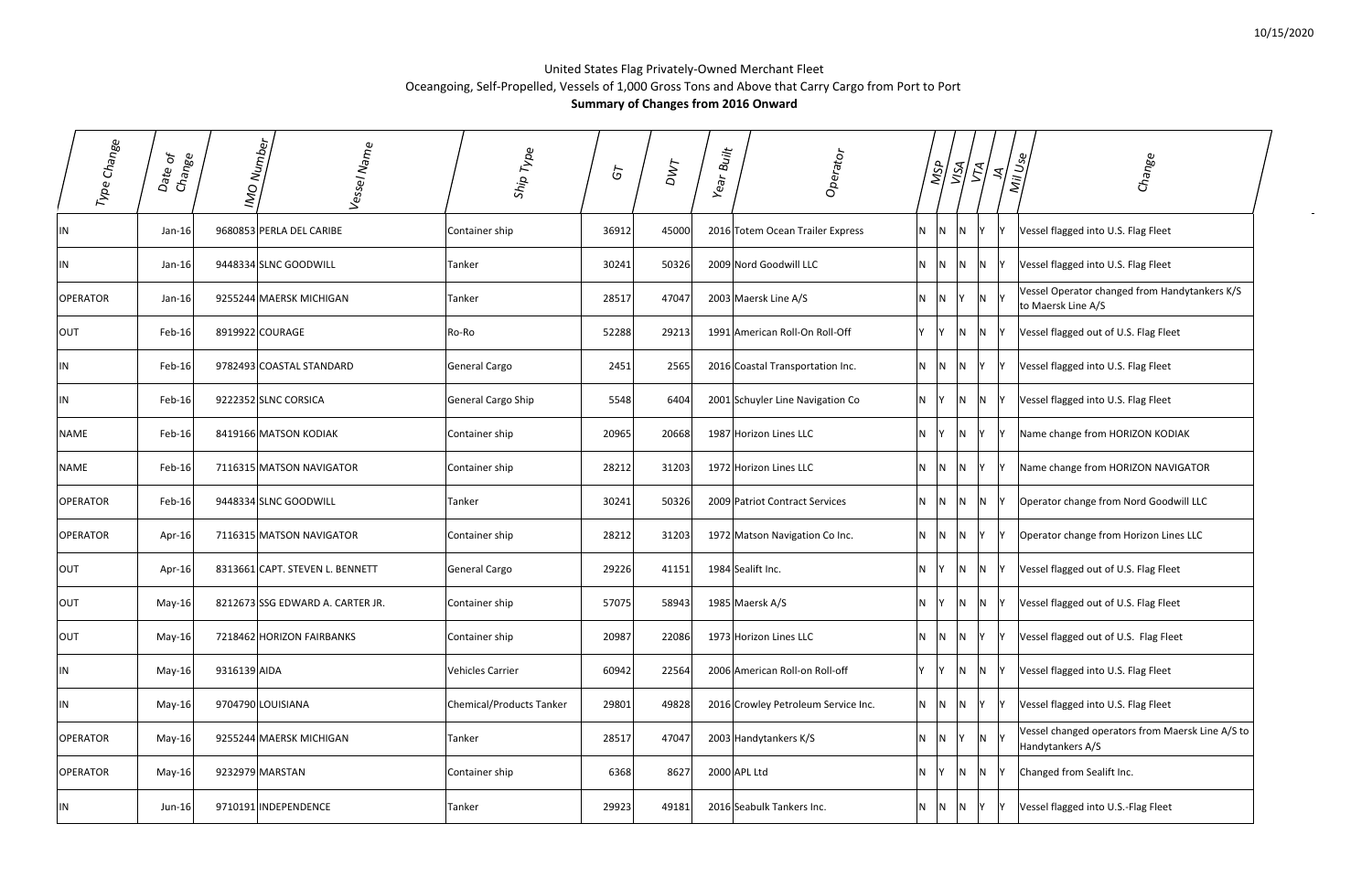| IN                        | Jun-16        | 9697997 MAGNOLIA STATE          | Tanker               | 29923 | 49076  | 2016 American Petroleum Tankers LLC          | N       | $\mathsf{N}$    | N.  | IY. |     | Vessel flagged into U.S.-Flag Fleet                              |
|---------------------------|---------------|---------------------------------|----------------------|-------|--------|----------------------------------------------|---------|-----------------|-----|-----|-----|------------------------------------------------------------------|
| IN                        | $Jun-16$      | 9681833 OCEAN GLORY             | <b>General Cargo</b> | 18410 | 19410  | 2015 Intermarine LLC                         | N IN    |                 | IN. | N   |     | Vessel flagged into U.S.-Flag Fleet                              |
| IN                        | $Jun-16$      | 9215696 SSG EDWARD A. CARTER JR | Container ship       | 40085 | 51087  | 2001 Sealift Inc.                            | N       | IN.             | N.  | N   |     | Vessel flagged into U.S.-Flag Fleet                              |
| OUT                       | $Jun-16$      | 7408081 EAGLE FORD              | Tanker               | 64329 | 124644 | 1978 Seabulk Tankers Inc.                    | N       | IN.             | N   |     | N   | Vessel flagged out of U.S. Flag Fleet                            |
| <b>OUT</b>                | Jun-16        | 8026799 ENERGY ENTERPRISE       | Dry Bulk             | 28250 | 33373  | 1983 International Shipholding Corp          | N       | $\mathsf{N}$    | N.  |     | IN. | Vessel flagged out of U.S. Flag Fleet                            |
| OUT                       | $Jun-16$      | 9100243 MOHEGAN                 | Container ship       | 6158  | 7850   | 1994 Sealift Inc.                            | N       |                 | N   | IN. |     | Vessel flagged out of U.S. Flag Fleet                            |
| <b>OPERATOR</b>           | $Jun-16$      | 9408138 EVERGREEN STATE         | Tanker               | 29606 | 48641  | 2010 Crowley Petroleum Service Inc.          | N       | $\mathsf{N}$    | N   | Y   |     | Operator Change from American Petroleum<br><b>Tankers LLC</b>    |
| <b>OPERATOR</b>           | $Jun-16$      | 8419154 MATSON TACOMA           | Container ship       | 20965 | 20668  | 1987 Matson Navigation Co Inc.               | N       |                 | N   |     |     | Operator Change from Horizon Lines LLC                           |
| IN                        | Aug-16        | 9698006 GARDEN STATE            | Tanker               | 27300 | 49430  | 2016 American Petroleum Tankers LLC          |         | $N$ $N$ $N$ $Y$ |     |     |     | Vessel flagged into U.S.-Flag Fleet                              |
| IN                        | Aug-16        | 9704805 WEST VIRGINIA           | Tanker               | 29801 | 49828  | 2016 Crowley Petroleum Service Inc.          | N N     |                 | IN. | IY. |     | Vessel flagged into U.S.-Flag Fleet                              |
| NAME                      | Aug-16        | 9316139 PATRIOT                 | Ro-Ro                | 60979 | 22564  | 2016 American Roll-on Roll-off               |         | IY.             | N.  | IN. |     | Name change from AIDA                                            |
| IN                        | Sep-16        | 9698018 BAYSTATE                | Tanker               | 29923 | 49130  | 2016 American Petroleum Tankers LLC          | N IN    |                 | IN. | IY. |     | Vessel flagged into U.S.-Flag Fleet                              |
| NAME &<br><b>OPERATOR</b> | Sep-16        | 7224306 MATSON CONSUMER         | Container ship       | 25644 | 25651  | 1973 Matson Navigation Co Inc.               | N       |                 | N   | Y.  |     | Changed from HORIZON CONSUMER, Changed<br>from Horizon Lines LLC |
| <b>OPERATOR</b>           | Sep-16        | 8419166 MATSON KODIAK           | Container ship       | 20965 | 20668  | 1987 Matson Navigation Co Inc.               | N       |                 | N   |     |     | Updated from Horizon Lines LLC                                   |
| <b>REPORT</b>             | Sep-16        | 9698006 GARDEN STATE            | Tanker               | 29923 | 49172  | 2016 American Petroleum Tankers LLC          | N       | IN.             | N   |     |     | Vessel capacity corrected from 27,300 GT and<br>49,430 DWT       |
| PROGRAM                   | Oct-16        | 9680841 ISLA BELLA              | Container ship       | 36751 | 33106  | 2015 Totem Ocean Trailer Express             | N       |                 | N   |     |     | Vessel added to VISA program                                     |
| PROGRAM                   | $Oct-16$      | 9680853 PERLA DEL CARIBE        | Container ship       | 36912 | 33127  | 2016 Totem Ocean Trailer Express             | N       |                 | N   |     |     | Vessel added to VISA program                                     |
| <b>OPERATOR</b>           | $Oct-16$      | 9448334 SLNC GOODWILL           | Tanker               | 30241 | 50326  | 2009 Schuyler Line Navigation Company, LLC N |         | N               | N   | IN. |     | <b>Operator corrected from Patriot Contract Services</b>         |
| IN                        | $Nov-16$      | 9710206 CONSTITUTION            | Tanker               | 29923 | 49160  | 2016 Seabulk Tankers Inc.                    | N       | $\overline{N}$  | N   |     |     | Vessel flagged into U.S.-Flag Fleet                              |
| IN                        | <b>Nov-16</b> | 9759886 AMERICAN ENDURANCE      | Tanker               | 29801 | 49828  | 2016 American Petroleum Tankers LLC          | $N$ $N$ |                 | N   |     |     | Vessel flagged into U.S.-Flag Fleet                              |
| PROGRAM                   | $Nov-16$      | 7116315 MATSON NAVIGATOR        | Container ship       | 28212 | 31203  | 1972 Matson Navigation Co Inc.               | N Y     |                 | N   |     |     | Vessel added to VISA program                                     |
| PROGRAM                   | $Nov-16$      | 7366312 MATSON PRODUCER         | Container ship       | 25644 | 25651  | 1974 Matson Navigation Co Inc.               | N Y     |                 | N   |     |     | Vessel added to VISA program                                     |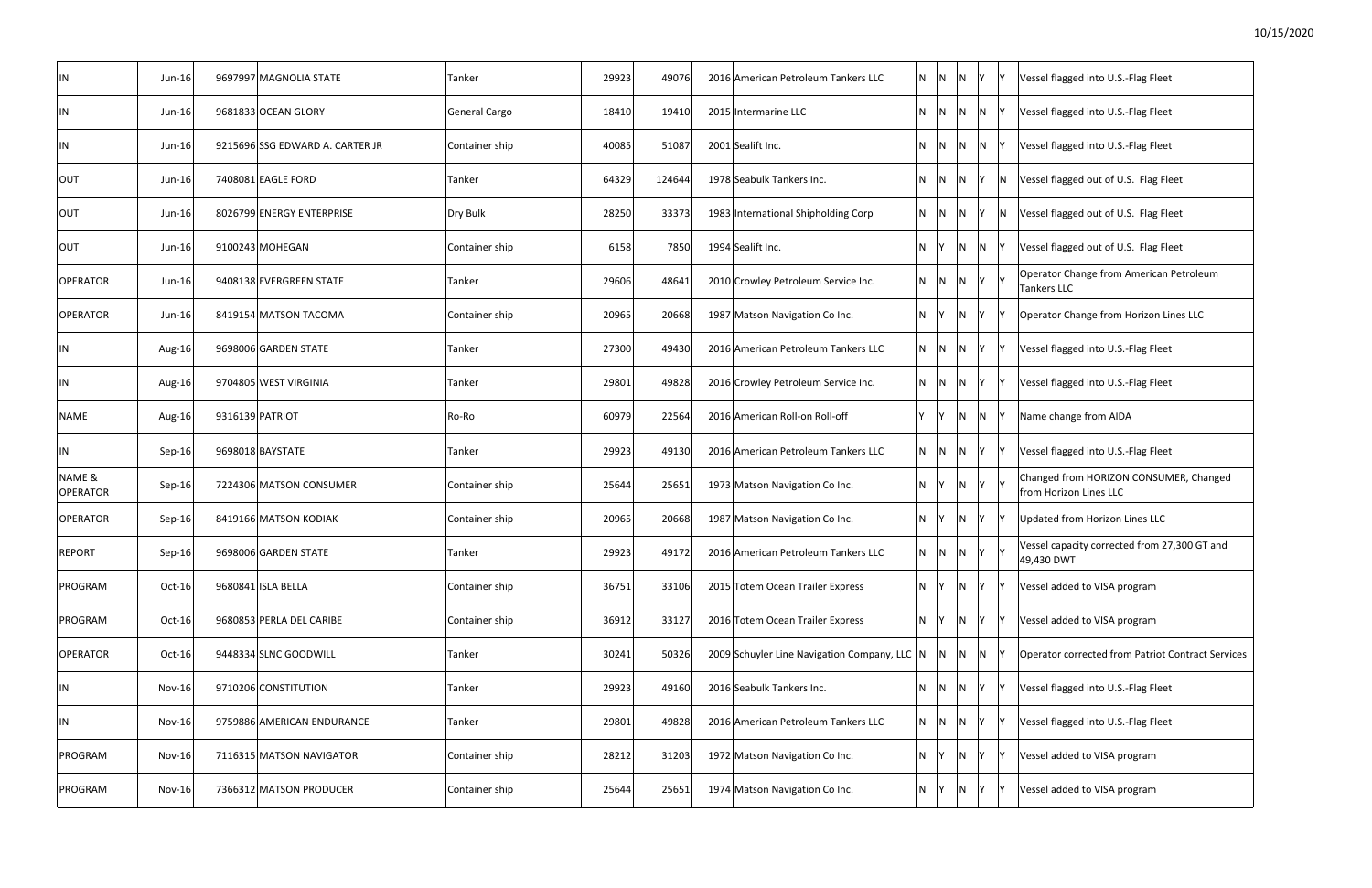| N | Υ | Υ | Name change from HORIZON ANCHORAGE and<br>operator change from Horizon Lines LLC                 |
|---|---|---|--------------------------------------------------------------------------------------------------|
| Ν | Υ | Υ | Operator change from Crowley Liner Services Inc.<br>(8/2016)                                     |
| N | Υ | Υ | Operator change from Crowley Liner Services Inc.<br>(8/2016)                                     |
| N | Υ | Υ | Operator change from Crowley Liner Services Inc.<br>(8/2016)                                     |
| N | Υ | Υ | Operator change from Crowley Liner Services Inc.<br>(8/2016)                                     |
| N | N | Υ | Vessel flagged into U.S.-Flag Fleet                                                              |
| N | N | Υ | Vessel flagged into U.S.-Flag Fleet                                                              |
| N | Υ | N | Vessel added to fleet list-was in fleet but not<br>previously identified as general cargo vessel |
| N | N | Υ | Vessel sent to be broken up                                                                      |
| N | Υ | Υ | Vessel broken up                                                                                 |
| N | N | Υ | Left MSP program, replaced by OCEAN GLORY                                                        |
| N | N | Υ | Entered MSP program in place of OCEAN<br>CRESCENT (contract date Sept 18. 2016)                  |
| N | N | Υ | Vessel flagged into U.S.-Flag Fleet and entered<br>MSP and VISA                                  |
| Ν | N | Y | Vessel flagged into U.S.-Flag Fleet and entered<br>MSP and VISA                                  |
| N | Υ | Υ | Vessel in lay-up awaiting recycling                                                              |
| N | Y | Υ | Operator change from Horizon Lines LLC                                                           |
| N | Ν | Υ | Vessel left VISA program                                                                         |
| N | Y | Υ | Vessel flagged into U.S.-Flag Fleet                                                              |
| N | Υ | Y | Vessel sent to be broken up                                                                      |
| N | Υ | Υ | Vessel flagged into U.S.-Flag Fleet                                                              |
| Ν | Ν | Υ | Vessel flagged out of U.S.-Flag Fleet                                                            |
| N | Ν | Υ | Vessel broken up                                                                                 |
|   |   |   |                                                                                                  |

| NAME &<br><b>OPERATOR</b> | $Dec-16$      | 8419142 MATSON ANCHORAGE   | Container ship | 20965 | 21282 | 1987 Matson Navigation Co Inc.             | $N$ $Y$ |                | $\overline{N}$          |                | IY IY | Name change from HORIZON ANCHORAGE and<br>operator change from Horizon Lines LLC                 |
|---------------------------|---------------|----------------------------|----------------|-------|-------|--------------------------------------------|---------|----------------|-------------------------|----------------|-------|--------------------------------------------------------------------------------------------------|
| NAME &<br><b>OPERATOR</b> | Dec-16        | 7617905 HORIZON ENTERPRISE | Container ship | 28219 | 31423 | 1980 Pasha Hawaii Holdings LLC             | $N$ $Y$ |                | $\overline{N}$          | Y              |       | Operator change from Crowley Liner Services Inc.<br>(8/2016)                                     |
| NAME &<br><b>OPERATOR</b> | Dec-16        | 7617890 HORIZON PACIFIC    | Container ship | 28219 | 31213 | 1979 Pasha Hawaii Holdings LLC             | N Y     |                | $\overline{N}$          |                | Y Y   | Operator change from Crowley Liner Services Inc.<br>(8/2016)                                     |
| NAME &<br>OPERATOR        | <b>Dec-16</b> | 7729461 HORIZON RELIANCE   | Container ship | 34077 | 45895 | 1980 Pasha Hawaii Holdings LLC             | N Y     |                | $\overline{N}$          | Y.             |       | Operator change from Crowley Liner Services Inc.<br>(8/2016)                                     |
| NAME &<br><b>OPERATOR</b> | Dec-16        | 7729459 HORIZON SPIRIT     | Container ship | 34077 | 46154 | 1980 Pasha Hawaii Holdings LLC             | N Y     |                | $\overline{\mathsf{N}}$ |                | Y Y   | Operator change from Crowley Liner Services Inc.<br>(8/2016)                                     |
| IN                        | Dec-16        | 9239850 APL SAIPAN         | Container ship | 16916 | 20979 | 2002 APL Ltd                               | Y       | İΥ.            | $\overline{N}$          | N              |       | Vessel flagged into U.S.-Flag Fleet                                                              |
| IN                        | Dec-16        | 9289207 SAFMARINE KURAMO   | Container ship | 24488 | 28844 | 2004 Maersk Line A/S                       | N.      | IY.            | $\overline{N}$          | N              |       | Vessel flagged into U.S.-Flag Fleet                                                              |
| IN                        | Dec-16        | 9010486 EASTERN WIND       | General Cargo  | 1495  | 1500  | 1990 Trident Seafood Corp.                 | N.      | $\overline{N}$ | $\overline{N}$          | Y              |       | Vessel added to fleet list-was in fleet but not<br>previously identified as general cargo vessel |
| <b>OUT</b>                | <b>Dec-16</b> | 9139713 APL AGATE          | Container ship | 65475 | 63693 | 1997 APL Ltd                               | Y       | $\mathsf{Y}$   | N                       | N              |       | Vessel sent to be broken up                                                                      |
| OUT                       | Dec-16        | 8109668 CHARLESTON         | Tanker         | 31452 | 48846 | 1983 USCS Charleston Chartering            |         | N N            | N                       | Υ              |       | Vessel broken up                                                                                 |
| PROGRAM                   | Dec-16        | 9258193 OCEAN CRESCENT     | General Cargo  | 7252  | 8097  | 2002 Intermarine LLC                       | N.      | - IY           | $\overline{N}$          | N              |       | Left MSP program, replaced by OCEAN GLORY                                                        |
| PROGRAM                   | <b>Dec-16</b> | 9681833 OCEAN GLORY        | General Cargo  | 18410 | 19410 | 2015 Intermarine LLC                       | Y       | $\mathsf{I}$ Y | $\overline{\mathsf{N}}$ | N <sub>Y</sub> |       | Entered MSP program in place of OCEAN<br>CRESCENT (contract date Sept 18. 2016)                  |
| IN                        | $Jan-17$      | 9777888 LIBERTY PASSION    | Ro-Ro          | 58107 | 20352 | 2017 Liberty Maritime Corp                 | Y       | Y              | $\overline{N}$          | N Y            |       | Vessel flagged into U.S.-Flag Fleet and entered<br>MSP and VISA                                  |
| IN                        | $Jan-17$      | 9310109 LIBERTY            | Ro-Ro          | 61321 | 19628 | 2006 American Roll-On Roll-Off Carrier LLC |         | Y              | $\overline{N}$          | N <sub>Y</sub> |       | Vessel flagged into U.S.-Flag Fleet and entered<br>MSP and VISA                                  |
| OUT                       | $Jan-17$      | 7506015 SS EL YUNQUE       | Ro-Ro          | 28137 | 16144 | 1976 Sea Star Line LLC                     | N       | İΥ.            | $\overline{N}$          | Y              |       | Vessel in lay-up awaiting recycling                                                              |
| NAME &<br><b>OPERATOR</b> | $Jan-17$      | 8419142 MATSON ANCHORAGE   | Container ship | 20965 | 21282 | 1987 Matson Navigation Co Inc.             | N       |                | IN.                     | Υ              |       | Operator change from Horizon Lines LLC                                                           |
| PROGRAM                   | Feb-17        | 9161168 SEATTLE            | General Cargo  | 13066 | 20406 | 1997 Truenorth Transport LLC               |         | N N            | IN.                     | N              |       | Vessel left VISA program                                                                         |
| IN                        | Mar-17        | 9719886 LIBERTY            | Tanker         | 29923 | 49430 | 2017 Seabulk Tankers Inc.                  | N.      | $\overline{N}$ | $\overline{N}$          | Υ              |       | Vessel flagged into U.S.-Flag Fleet                                                              |
| OUT                       | Mar-17        | 7321087 LURLINE            | Ro-Ro          | 30506 | 22030 | 1973 Matson Navigation Co Inc.             |         | N N            | $\overline{N}$          |                |       | Vessel sent to be broken up                                                                      |
| IN                        | Mar-17        | 9759898 AMERICAN FREEDOM   | Tanker         | 29801 | 49828 | 2017 American Petroleum Tankers LLC        |         | N N            | $\overline{N}$          |                |       | Vessel flagged into U.S.-Flag Fleet                                                              |
| OUT                       | May-17        | 9139749 APL CORAL          | Container ship | 65475 | 64145 | 1998 APL Ltd                               | Y       |                | $\overline{N}$          | N              |       | Vessel flagged out of U.S.-Flag Fleet                                                            |
| OUT                       | May-17        | 9155121 MAERSK MISSOURI    | Container ship | 50698 | 62226 | 1998 Maersk Line A/S                       | Y       | <b>IY</b>      | N                       | N              |       | Vessel broken up                                                                                 |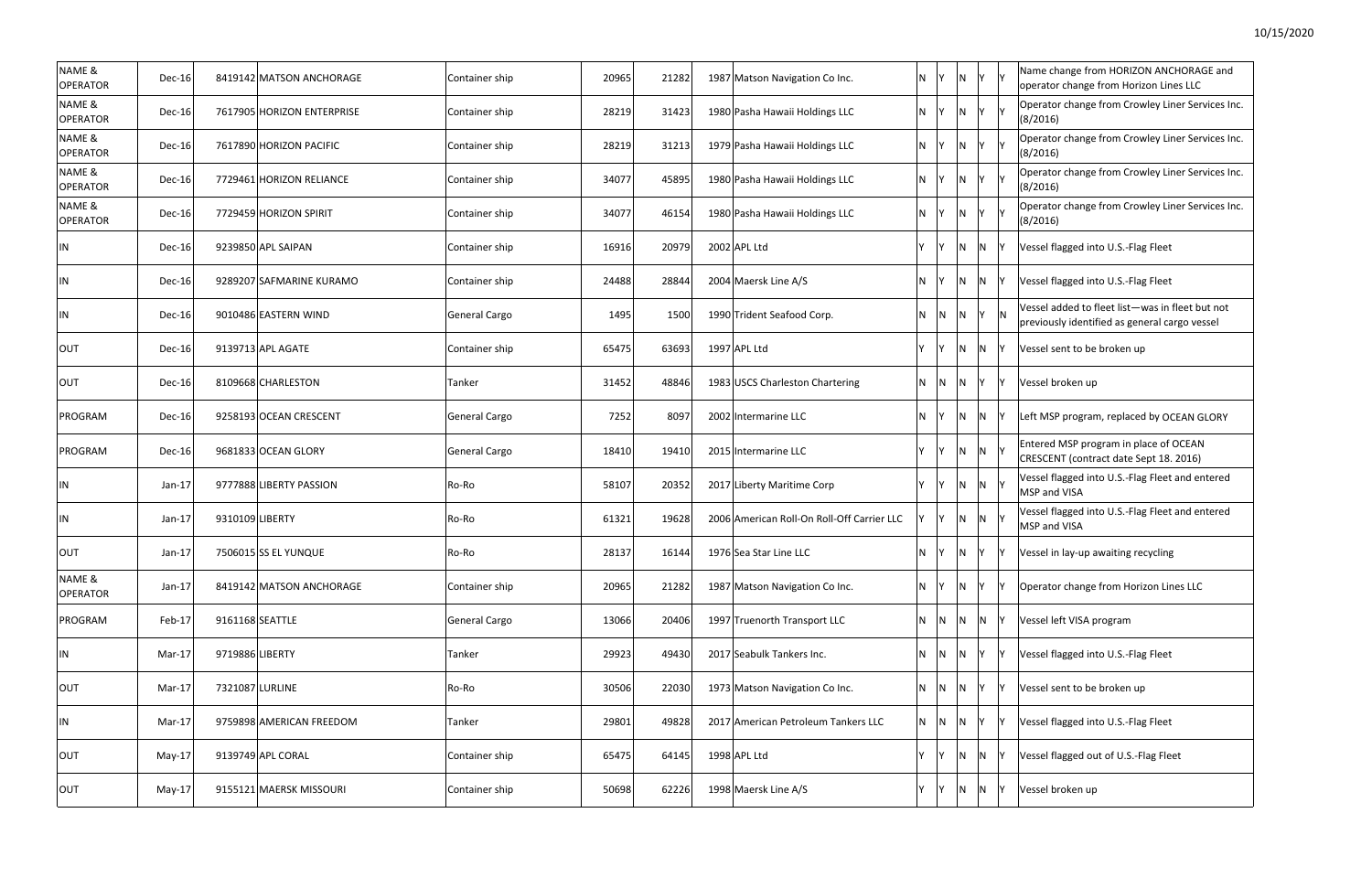| <b>OUT</b>                | $May-17$      |                 | 9155133 MAERSK CAROLINA   | Container ship                            | 50698 | 62226 | 1998 Maersk Line A/S                | Y. | V              | <b>N</b>       | N   | IY. | Vessel broken up                                                                   |
|---------------------------|---------------|-----------------|---------------------------|-------------------------------------------|-------|-------|-------------------------------------|----|----------------|----------------|-----|-----|------------------------------------------------------------------------------------|
| PROGRAM                   | $May-17$      |                 | 9289207 SAFMARINE KURAMO  | Container ship                            | 24488 | 28844 | 2004 Maersk Line A/S                | Y. | Y              | <b>N</b>       | N   |     | Vessel replaces the MAERSK CAROLINA in the MSP                                     |
| IN                        | $May-17$      |                 | 9239874 APL GULF EXPRESS  | Container ship                            | 16916 | 20944 | 2002 APL Ltd                        | Y  | Y              | $N$ $N$ $Y$    |     |     | Vessel flagged into U.S.-Flag Feet to replace the<br>APL CORAL in the MSP          |
| IN                        | $May-17$      |                 | 9315202 MAERSK SENTOSA    | Container ship                            | 79702 | 87618 | 2007 Maersk Line A/S                | Y  | - IY           | $N$ $N$ $Y$    |     |     | Vessel flagged into U.S.-Flag Feet to replace the<br>MAERSK MISSOURI in the MSP    |
| IN                        | $May-17$      |                 | 9509970 OCEAN JAZZ        | General Cargo                             | 17538 | 10662 | 2010 Intermarine LLC                |    | N N N N Y      |                |     |     | Vessel flagged into U.S.-Flag Fleet                                                |
| IN                        | Jun-17        |                 | 9747584 PALMETTO STATE    | Tanker                                    | 29923 | 49045 | 2017 CITGO Petroleum Corp           |    | $N$ $N$        | N <sub>Y</sub> |     |     | Vessel flagged into U.S.-Flag Fleet                                                |
| <b>OUT</b>                | Jun-17        |                 | 9193252 MAERSK WISCONSIN  | Container ship                            | 50698 | 62441 | 2000 Maersk Line A/S                | Y  |                | $N$ $N$        |     |     | Vessel flagged out of U.S.-Flag Fleet                                              |
| IN                        | Jun-17        |                 | 9315197 MAERSK SELETAR    | Container ship                            | 79702 | 87545 | 2007 Maersk Line A/S                | Y. |                | $N$ $N$ $Y$    |     |     | Vessel flagged into U.S.-Flag Feet to replace the<br>MAERSK WISCONSIN in the MSP   |
| <b>OUT</b>                | Jun-17        |                 | 8820195 MAERSK CALIFORNIA | Container ship                            | 18979 | 25275 | 1992 Maersk Line A/S                | Y. |                | N N Y          |     |     | Vessel flagged out of U.S.-Flag Fleet to be broken<br>up                           |
| IN                        | Jun-17        |                 | 9289192 SAFMARINE NIMBA   | Container ship                            | 24488 | 28897 | 2004 Maersk Line A/S                |    |                | $N$ $N$ $Y$    |     |     | Vessel flagged into U.S.-Flag Fleet to replace the<br>MAERSK CALIFORNIA in the MSP |
| IN                        | $Jul-17$      |                 | 9763851 AMERICAN LIBERTY  | Tanker                                    | 29801 | 49828 | 2014 American Petroleum Tankers LLC |    | $N$ $N$ $N$    |                | Y   |     | Vessel flagged into U.S.-Flag Fleet                                                |
| NAME &<br>OPERATOR        | $Jul-17$      |                 | 9144926 BRENTON REEF      | Tanker                                    | 30770 | 45656 | 1999 Seabulk Tankers Inc            |    | $N$ $N$        | $ N $ $ Y $    |     |     | Changed from CALIFORNIA VOYAGER, Changed<br>from Chevron Shipping Co LLC           |
| IN                        | Sep-17        |                 | 9777890 LIBERTY PEACE     | <b>Vehicles Carrier</b>                   | 58107 | 20397 | 2017 Liberty Maritime Corp          | N. |                | IN.            | N Y |     | Vessel flagged into U.S.-Flag Fleet; Enrolled in VISA                              |
| PROGRAM                   | Sep-17        |                 | 9148520 TRANSATLANTIC     | Breakbulk                                 | 4276  | 5055  | 1997 TransAtlantic Lines LLC        |    | N <sub>N</sub> | IN.            | IN. | ΙY  | Removed from VISA.                                                                 |
| PROGRAM                   | Sep-17        | 7710733 GEYSIR  |                           | General Cargo Ship                        | 2266  | 2000  | 1980 TransAtlantic Lines LLC        |    | $N$  N         | $\mathsf{N}$   | IN. | IY. | Removed from VISA.                                                                 |
| PROGRAM                   | Sep-17        | 9161168 SEATTLE |                           | General Cargo Ship                        | 13066 | 20406 | 1997 MSC USA Govt Dept              | N  |                | IN.            | IN. | I٧  | Enrolled in VISA.                                                                  |
| NAME &<br><b>OPERATOR</b> | Sep-17        |                 | 9719886 TEXAS VOYAGER     | Tanker                                    | 29923 | 49430 | 2017 Chevron Shipping Co LLC.       |    | $N$ $N$        | $ N $ $ Y $    |     |     | Changed from LIBERTY, Changed from Seabulk<br>Tankers Inc                          |
| PROGRAM                   | Oct-17        |                 | 9315197 MAERSK SELETAR    | <b>Container Ship (Fully</b><br>Cellular) | 79702 | 87545 | 2007 Maersk Line A/S                | Y  | IY.            | $N$ N          |     | IY  | Enrolled in VISA.                                                                  |
| PROGRAM                   | Oct-17        |                 | 9315202 MAERSK SENTOSA    | <b>Container Ship (Fully</b><br>Cellular) | 79702 | 87618 | 2007 Maersk Line A/S                | Y  |                | IN.            | IN. |     | Enrolled in VISA.                                                                  |
| PROGRAM                   | Oct-17        |                 | 9289192 SAFMARINE NIMBA   | Container Ship (Fully<br>Cellular)        | 24488 | 28897 | 2004 Safmarine Container Lines      | Y  |                | <b>N</b>       | IN. |     | Enrolled in VISA.                                                                  |
| PROGRAM                   | Oct-17        |                 | 9289207 SAFMARINE KURAMO  | Container Ship (Fully<br>Cellular)        | 24488 | 28844 | 2004 Safmarine Container Lines      | Y. |                | IN.            | IN. |     | Enrolled in VISA.                                                                  |
| IN                        | <b>Nov-17</b> |                 | 9763863 AMERICAN PRIDE    | Chemical/Products Tanker                  | 29801 | 49828 | 2017 American Petroleum Tankers LLC |    | N N            | IN.            |     |     | Vessel flagged into U.S.-Flag Fleet                                                |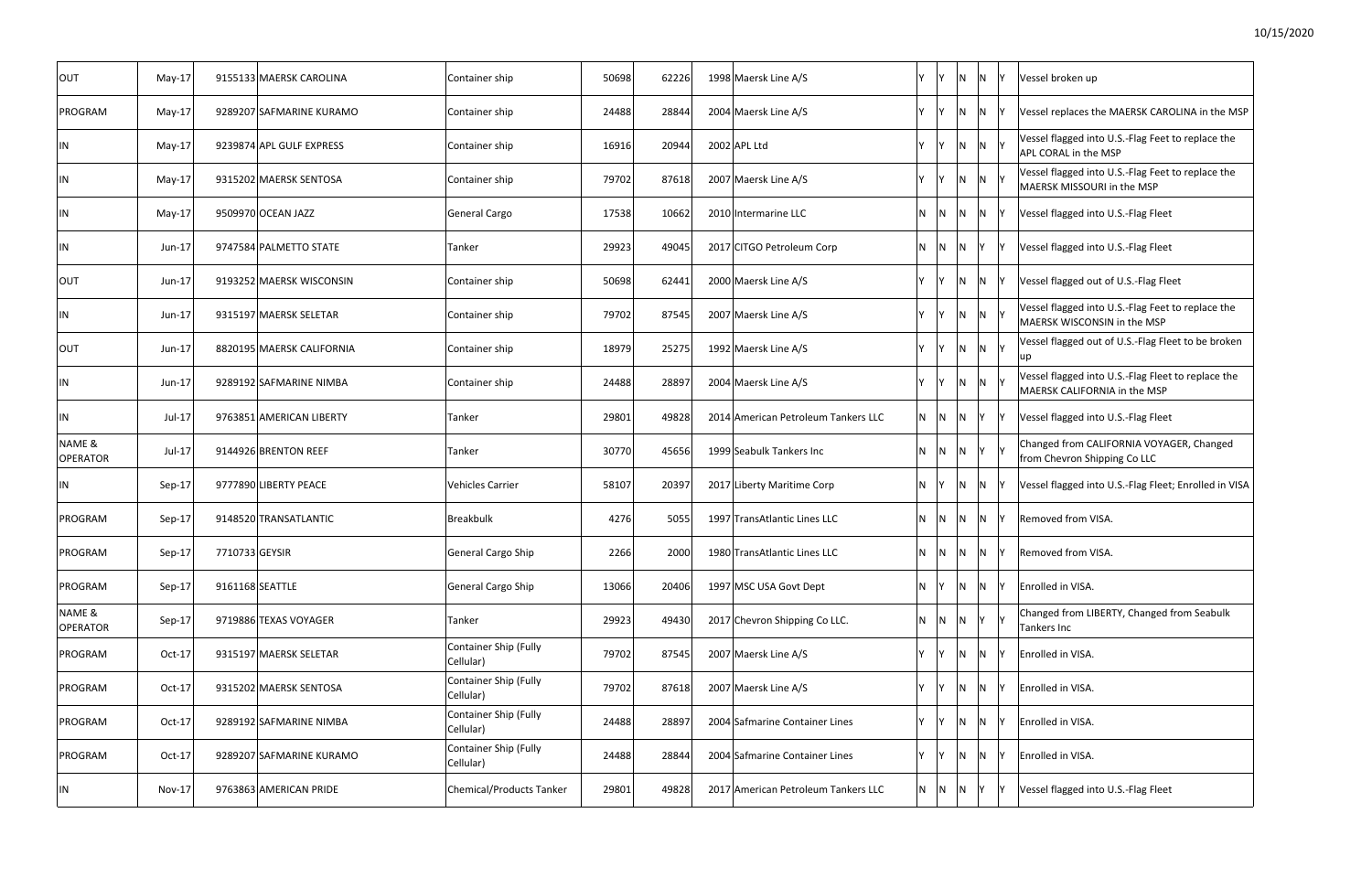| Changed from SEATTLE, Changed from Truenorth<br><b>Transport LLC</b>           |
|--------------------------------------------------------------------------------|
| <b>Enrolled in VISA</b>                                                        |
| Removed from VISA due to MSC long-term charter                                 |
| Reflagged to Vanuatu and removed from VISA                                     |
| Changed from MARSTAN, Changed from Sealift                                     |
| Sold to foreign company, left the flag fleet                                   |
| Changed from EAGLE BAY                                                         |
| Changed from S/R AMERICAN PROGRESS                                             |
| Changed from LIBERTY BAY                                                       |
| <b>Enrolled in VISA</b>                                                        |
| Cont SS, in long-term MSC charter                                              |
| Flagged into the U.S. Flag Fleet and enrolled into<br>the VISA and MSP program |
| Flagged into the U.S. Flag Fleet, and enrolled in<br>VISA and the MSP          |
| Flagged into the U.S. Flag Fleet, and enrolled in<br>VISA and the MSP          |
| Broken up                                                                      |
| Flagged out of the U.S. Flag Fleet, and left VISA<br>and the MSP               |
| Flagged out of the U.S. Flag Fleet, and left VISA<br>and the MSP               |
| Flagged out of the U.S. Flag Fleet, and left VISA<br>and the MSP               |
| Flagged out of the U.S. Flag Fleet, and left VISA<br>and the MSP               |
| Flagged out of the U.S. Flag Fleet, and left VISA<br>and the MSP               |
| Flagged into the U.S. Flag Fleet, and enrolled in<br>VISA and the MSP          |
| Flagged into the U.S. Flag Fleet, and enrolled in<br>VISA and the MSP          |

| NAME &<br>OPERATOR       | $Jan-18$ | 9161168 MOHAWK                 | General Cargo Ship                           | 13066 | 20406  | 1997 Pacific-Gulf Marine            | N        | Y                       | N              | N                       |     | Changed from SEATTLE, Changed from Truenorth<br><b>Transport LLC</b>           |
|--------------------------|----------|--------------------------------|----------------------------------------------|-------|--------|-------------------------------------|----------|-------------------------|----------------|-------------------------|-----|--------------------------------------------------------------------------------|
| PROGRAM                  | Jan-18   | 9509970 OCEAN JAZZ             | Heavy Load Carrier, semi<br>submersible      | 17538 | 10662  | 2010 Intermarine LLC                | N.       | $Y$ N $Y$               |                |                         |     | Enrolled in VISA                                                               |
| PROGRAM                  | Jan-18   | 8124371 BLACK EAGLE            | <b>Container Ship (Fully</b><br>Cellular)    | 31041 | 32709  | 1983 Sealift Inc                    | N.       | $\mathsf{N}$            | N              | IY I                    |     | Removed from VISA due to MSC long-term charter                                 |
| OUT&<br>PROGRAM          | $Jan-18$ | 8813025 EOT SPAR               | General Cargo Ship (with Ro-<br>Ro facility) | 2762  | 3095   | 1990 Schuyler Line Navigation Co    | N.       | $N$ $N$                 |                | $\overline{\mathsf{N}}$ | N   | Reflagged to Vanuatu and removed from VISA                                     |
| NAME,<br><b>OPERATOR</b> | Feb-18   | 9232979 KAMOKUIKI              | <b>Container Ship (Fully</b><br>Cellular)    | 6368  | 8627   | 2000 Matson Navigation Co Inc.      | N.       | Y                       | N              | $\overline{\mathsf{N}}$ |     | Changed from MARSTAN, Changed from Sealift                                     |
| OUT                      | Mar-18   | 7816549 SEABULK TRADER         | <b>Chemical/Products Tanker</b>              | 29763 | 49990  | 1981 Seabulk Tankers Inc            | N.       | $\mathsf{N}$            | $\mathsf{N}$   | $\overline{N}$          |     | Sold to foreign company, left the flag fleet                                   |
| <b>NAME</b>              | $May-18$ | 9642095 CALIFORNIA             | Crude Oil Tanker                             | 62318 | 114756 | 2015 Crowley Alaska Tankers LLC     | N.       | $\overline{N}$          | N              | IY I                    | IN. | Changed from EAGLE BAY                                                         |
| <b>NAME</b>              | May-18   | 9118628 OREGON                 | Crude/Oil Products Tanker                    | 30415 | 46103  | 1997 Crowley Petroleum Services Inc | N.       | $\overline{N}$          | N              | IY.                     |     | Changed from S/R AMERICAN PROGRESS                                             |
| <b>NAME</b>              | May-18   | 9642083 WASHINGTON             | Crude Oil Tanker                             | 62318 | 114814 | 2014 Crowley Alaska Tankers LLC     | N.       | N                       | N              | Y                       | IN. | Changed from LIBERTY BAY                                                       |
| PROGRAM                  | $Jun-18$ | 9538907 SLNC YORK              | General Cargo Ship (with Ro-<br>Ro facility) | 12679 | 9503   | 2010 Schuyler Line Navigation Co    | Y        | IY I                    | $\overline{N}$ | $\overline{N}$          |     | Enrolled in VISA                                                               |
| IN & PROGRAM             | Jun-18   | 9222352 SLNC CORSICA           | General Cargo Ship                           | 5548  | 6404   | 2001 Schuyler Line Navigation Co    | N.       | IN.                     | N              | N                       |     | Cont SS, in long-term MSC charter                                              |
| <b>IN &amp; PROGRAM</b>  | Jul-18   | 9295218 PRESIDENT KENNEDY      | <b>Container Ship (Fully</b><br>Cellular)    | 82794 | 93594  | 2005 APL LLC                        | $\vee$   | Y                       | $\overline{N}$ | $\overline{N}$          |     | Flagged into the U.S. Flag Fleet and enrolled into<br>the VISA and MSP program |
| IN & PROGRAM             | Jul-18   | 9400069 PRESIDENT FD ROOSEVELT | Container Ship (Fully<br>Cellular)           | 75752 | 81002  | 2010 APL LLC                        | <b>Y</b> | Y                       | N              | $\overline{N}$          |     | Flagged into the U.S. Flag Fleet, and enrolled in<br>VISA and the MSP          |
| <b>IN &amp; PROGRAM</b>  | Jul-18   | 9295220 PRESIDENT EISENHOWER   | <b>Container Ship (Fully</b><br>Cellular)    | 82794 | 93558  | 2005 APL LLC                        | <b>Y</b> | IY.                     | $\overline{N}$ | N                       |     | Flagged into the U.S. Flag Fleet, and enrolled in<br>VISA and the MSP          |
| <b>OUT</b>               | Jul-18   | 7408093 SEAKAY SPIRIT          | Crude Oil Tanker                             | 64329 | 125133 | 1979 Keystone Shipping Co           | N        | $\mathsf{N}$            | N              | IY.                     | IN. | Broken up                                                                      |
| OUT&<br>PROGRAM          | Jul-18   | 9077276 APL PHILLIPINES        | <b>Container Ship (Fully</b><br>Cellular)    | 64502 | 66696  | 1996 APL LLC                        | N.       | IN.                     | IN.            | $\overline{N}$          |     | Flagged out of the U.S. Flag Fleet, and left VISA<br>and the MSP               |
| OUT&<br>PROGRAM          | Jul-18   | 9074547 APL SINGAPORE          | <b>Container Ship (Fully</b><br>Cellular)    | 64502 | 66520  | 1995 APL LLC                        | N        | $\overline{\mathsf{N}}$ | $\overline{N}$ | $\overline{\mathsf{N}}$ |     | Flagged out of the U.S. Flag Fleet, and left VISA<br>and the MSP               |
| OUT&<br>PROGRAM          | Jul-18   | 9074389 APL CHINA              | <b>Container Ship (Fully</b><br>Cellular)    | 64502 | 66520  | 1995 APL LLC                        | N        | $\mathsf{N}$            | $\mathsf{N}$   | $\overline{N}$          |     | Flagged out of the U.S. Flag Fleet, and left VISA<br>and the MSP               |
| OUT&<br>PROGRAM          | Aug-18   | 9074535 APL KOREA              | <b>Container Ship (Fully</b><br>Cellular)    | 64502 | 66520  | 1995 APL LLC                        | <b>N</b> | $\mathsf{N}$            | IN.            | $\overline{\mathsf{N}}$ |     | Flagged out of the U.S. Flag Fleet, and left VISA<br>and the MSP               |
| OUT&<br>PROGRAM          | Aug-18   | 9077123 APL THAILAND           | <b>Container Ship (Fully</b><br>Cellular)    | 64502 | 66520  | 1995 APL LLC                        | <b>N</b> | $\mathsf{N}$            | N.             | $\overline{\mathsf{N}}$ |     | Flagged out of the U.S. Flag Fleet, and left VISA<br>and the MSP               |
| IN & PROGRAM             | Aug-18   | 9526502 PRESIDENT CLEVELAND    | Container Ship (Fully<br>Cellular)           | 75015 | 84155  | 2012 APL LLC                        | Y        | IY.                     | IN.            | $\mathsf{N}$            |     | Flagged into the U.S. Flag Fleet, and enrolled in<br>VISA and the MSP          |
| IN & PROGRAM             | Aug-18   | 9538658 PRESIDENT TRUMAN       | <b>Container Ship (Fully</b><br>Cellular)    | 75015 | 84153  | 2014 APL LLC                        |          |                         | IN.            | $\mathsf{N}$            |     | Flagged into the U.S. Flag Fleet, and enrolled in<br>VISA and the MSP          |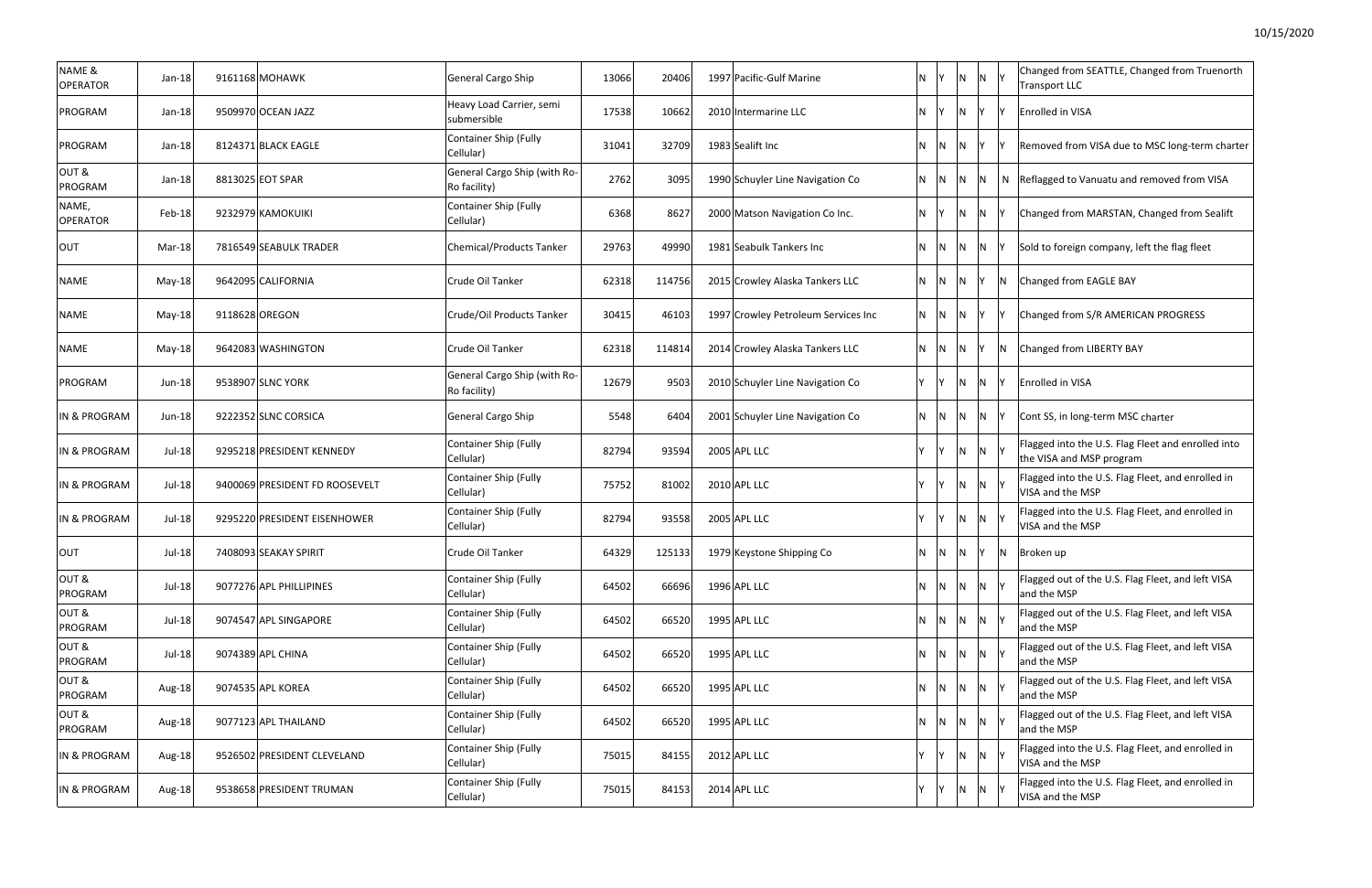| IN & PROGRAM            | Aug-18        | 9721968 EL COQUI          | Container Ship (Fully<br>Cellular/Ro-Ro Facility) | 37462  | 26410  | 2018 Crowley Liner Services Inc      | $N$ $N$   | $\overline{N}$          | <b>Y</b>     | Flagged into the U.S. Flag Fleet<br>١v                              |
|-------------------------|---------------|---------------------------|---------------------------------------------------|--------|--------|--------------------------------------|-----------|-------------------------|--------------|---------------------------------------------------------------------|
| PROGRAM                 | Aug-18        | 9418975 NORFOLK           | General Cargo Ship                                | 15549  | 17478  | 2010 Schuyler Line Navigation Co     | Y Y       | $\overline{N}$          | N            | Replaced SLNC York in the MSP program                               |
| NAME                    | Aug-18        | 9218686 PRESIDENT WILSON  | Container Ship (Fully<br>Cellular)                | 65792  | 67987  | 2002 APL LLC                         | Y         |                         | $N$ N        | Changed from APL Belgium                                            |
| OUT&<br>PROGRAM         | Aug-18        | 7116315 MATSON NAVIGATOR  | Container Ship (Fully<br>Cellular)                | 28212  | 31203  | 1972 Matson Navigation Co Inc        | N Y       | $\overline{N}$          | $\mathsf{Y}$ | IY.<br>Broken up                                                    |
| ΙN                      | Aug-18        | 9322009 SAGAMORE          | Container Ship (Fully<br>Cellular)                | 16803  | 22749  | 2008 Sealift Inc                     |           |                         | N N N N      | Flagged into U.S. Flag Fleet<br>-lY                                 |
| OUT&<br>PROGRAM         | Sep-18        | 7224306 MATSON CONSUMER   | Container ship                                    | 25644  | 25651  | 1973 Matson Navigation Co Inc.       | $N$ $Y$   | $\overline{\mathsf{N}}$ |              | ١v<br>Broken up                                                     |
| OUT&<br>PROGRAM         | Sep-18        | 9232979 KAMOKUIKI         | Container Ship (Fully<br>Cellular)                | 6368   | 8627   | 2000 Matson Navigation Co Inc.       | $N$ $Y$   | IN.                     | IN.          | Changed from MARSTAN, Changed from Sealift                          |
| IN                      | Oct-18        | 9719056 DANIEL K. INOUYE  | Containership                                     | 48409  | 51400  | 2018 Matson Navigation Co Inc        | $N$ $N$   | $\overline{N}$          | IV.          | Flagged into U.S. Flag Fleet<br>İΥ                                  |
| OUT&<br>PROGRAM         | <b>Nov-18</b> | 7366312 MATSON PRODUCER   | Containership                                     | 25644  | 25651  | 1974 Matson Navigation Co Inc        | N Y       | $\mathsf{N}$            | IV.          | Broken up and removed from VISA                                     |
| PROGRAM                 | Nov-18        | 7105471 LIHUE             | Containership                                     | 30,877 | 38,656 | 1971 Matson Navigation Co Inc<br>N   | N         | $\mathsf{N}$            | Y            | Y Removed from VISA                                                 |
| PROGRAM                 | Dec-18        | 9232979 KAMOKUIKI         | Containership                                     | 6,368  | 8,627  | 2000 Matson Navigation Co Inc<br>N   |           | $N$   $N$               |              | N   Y   Removed from VISA                                           |
| PROGRAM                 | Dec-18        | 9161168 MOHAWK            | General Cargo                                     | 13,066 | 20,406 | 1997 Pacific-Gulf Marine<br>N        | N         | N.                      | N            | Y Removed from VISA due to MSC long-term charter                    |
| PROGRAM                 | Dec-18        | 9322009 SAGAMORE          | Containership                                     | 16,803 | 22,749 | 2008 Sealift Inc<br>N.               |           | N                       |              | N   Y Enrolled in VISA                                              |
| OUT&<br>PROGRAM         | Jan-19        | 9258193 OCEAN CRESCENT    | Containership                                     | 7,252  | 8,097  | 2002 Intermarine LLC<br>N.           |           | N                       | N            | Y   Flagged out of the U.S. Flag Fleet, left VISA                   |
| ΙN                      | Jan-19        | 9299044 MAERSK DURBAN     | Containership                                     | 25,406 | 33,750 | 2005 Maersk Line A/S<br>N.           |           |                         |              | $N \mid N \mid N \mid Y$   Flagged into U.S. Flag Fleet             |
| ΙN                      | Jan-19        | 9721970 TAINO             | Containership                                     | 37,462 | 26,306 | 2018 Crowley Liner Services Inc      | $N$   $N$ | N                       | Y            | Y   Flagged into U.S. Flag Fleet                                    |
| OUT                     | Feb-19        | 9348651 MAERSK MEMPHIS    | Containership                                     | 74,642 | 84,868 | 2007 Maersk Line Ltd-USA<br>Y.       | Y         | N                       | N            | Flagged out of the U.S. Flag Fleet, Re-Flagged to<br>Y<br>Singapore |
| PROGRAM                 | Feb-19        | 9299044 MAERSK DURBAN     | Containership                                     | 25,406 | 33,750 | Y.<br>2005 Maersk Line Ltd-USA       | Y         | N                       | N            | Y Enrolled in MSP, VISA                                             |
| NAME &<br>OPERATOR      | Mar-19        | 9144914 OVERSEAS KEY WEST | Tanker                                            | 30,770 | 45,671 | 1999 OSG Ship Management Inc         |           | $N$ $N$ $N$             | Y            | Changed from OREGON VOYAGER, Banc of<br>Y<br>America Leasing        |
| OUT                     | Mar-19        | 9331593 HOUSTON           | General Cargo                                     | 7,002  | 7,491  | 2005 Crowley Liner Services Inc      | $N$ $N$   | $\mathsf{N}$            | N            | Y Flagged out of U.S. Flag Fleet                                    |
| <b>IN &amp; PROGRAM</b> | Apr-19        | 9719068 KAIMANA HILA      | Containership                                     | 48,409 | 51,400 | 2019 Matson Navigation Co Inc<br>N.  | Y         |                         | N<br>Y       | Y Flagged into U.S. Flag Fleet, enrolled in VISA                    |
| IN & PROGRAM            | Apr-19        | 9314210 SAFMARINE MAFADI  | Containership                                     | 50,686 | 61,433 | 2007 Safmarine Container Lines<br>Y. | N         | $\mathsf{N}$            | N            | Y   Flagged into U.S. Flag Fleet, enrolled in MSP                   |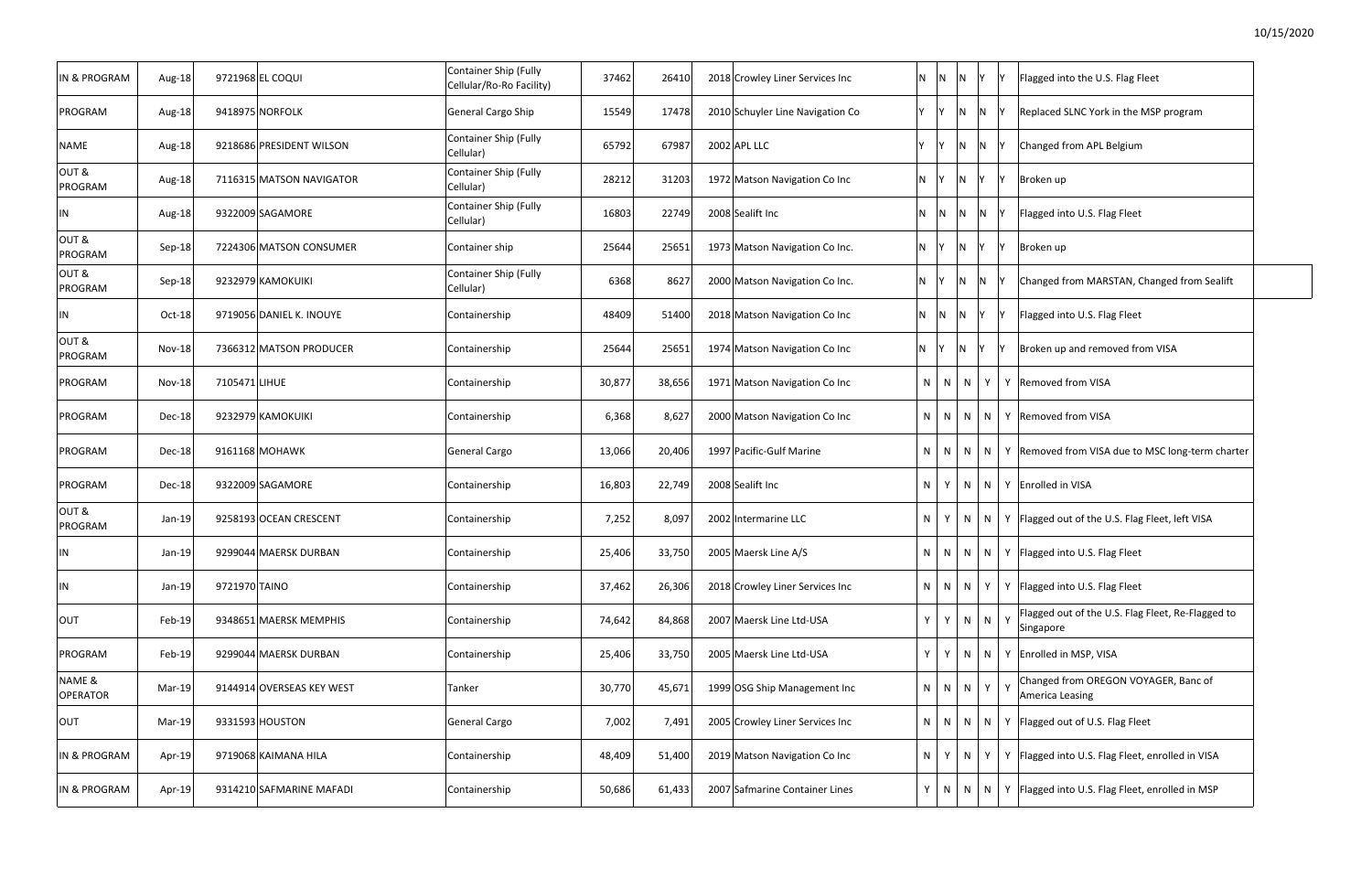| OUT&<br>PROGRAM           | Apr-19        |                 | 9193240 MAERSK KENTUCKY       | Containership           | 50698  | 61986  | 1999 Maersk Line, Limited                 | Y  | Y            | N   |     |          | $N$   Y   Flagged out of U.S. Flag Fleet, left MSP                           |
|---------------------------|---------------|-----------------|-------------------------------|-------------------------|--------|--------|-------------------------------------------|----|--------------|-----|-----|----------|------------------------------------------------------------------------------|
| OUT&<br>PROGRAM           | May-19        | 7602338 MAUI    |                               | Containership           | 25630  | 24683  | 1978 Matson Navigation Co Inc             | N  | Y            |     |     |          | $N$ $Y$ $Y$ Sold for scrap, left VISA                                        |
| NAME                      | $May-19$      |                 | 9289207 MAERSK SARATOGA       | <b>Container Ship</b>   | 24488  | 28844  | 2004 Maersk Line, Limited                 | Y  | Y            | N   |     |          | $N$ $\vert$ Y $\vert$ Changed from SAFAMARINE KURAMO                         |
| <b>OUT</b>                | $Jun-19$      |                 | 9148520 TRANSATLANTIC         | General Cargo           | 4276   | 5055   | 1997 Transatlantic Lines LLC              | N  | N            | N   |     |          | $N$ $\mid$ Y Flagged out of U.S. Flag Fleet                                  |
| IN & PROGRAM              | Aug-19        |                 | 9210309 MAJOR RICHARD WINTERS | General Cargo           | 6,170  | 7,725  | 2000 Sealift Inc                          | N  | Y            | N   |     |          | N   Y   Flagged into U.S. Flag Fleet, enrolled in VISA                       |
| NAME                      | Aug-19        |                 | 9289192 MAERSK YORKTOWN       | Containership           | 24488  | 28897  | 2004 Maersk Line, Limited                 | Y  | Y            | N   | N   |          | Y Name change from SAFMARINE NIMBA                                           |
| IN & PROGRAM              | Oct-19        |                 | 9314210 SAFMARINE MAFADI      | Containership           | 50,686 | 61,433 | 2007 Safmarine Container Lines            | Y  | Y            | N   |     |          | N   Y Enrolled in VISA                                                       |
| <b>IN &amp; PROGRAM</b>   | $Oct-19$      |                 | 9316141 ARC RESOLVE           | Vehicles Carrier        | 60,942 | 22,564 | 2006 Daewoo Shipbuilding & Marine         | Y  | N            | N   | N   |          | Y   Flagged into U.S. Flag Fleet, enrolled in MSP                            |
| IN & PROGRAM              | $Oct-19$      |                 | 9243174 MAERSK VALENCIA       | Containership           | 18327  | 23842  | 2002 Maersk Line A/S                      | N. | Y            | N.  | N I |          | Y   Flagged into U.S. Flag Fleet, enrolled in VISA                           |
| NAME                      | $Oct-19$      |                 | 9339818 GREEN BAY             | Ro-Ro                   | 59,250 | 18,312 | 2007 Waterman Transport, Inc.             | Y. | $\mathsf{Y}$ | N   | N   | Y        | Operator name changed from Central Gulf Lines,<br>Inc.                       |
| NAME                      | $Oct-19$      |                 | 9181560 GREEN COVE            | Ro-Ro                   | 57566  | 22747  | 1999 Waterman Transport, Inc.             | Y  | $\mathsf{Y}$ | N   | N   | Y        | Operator name changed from Central Gulf Lines,<br>Inc.                       |
| <b>NAME</b>               | Oct-19        |                 | 9158288 GREEN LAKE            | Ro-Ro                   | 57,623 | 22,799 | 1998 Waterman Transport, Inc.             | Y  | Y            | N   | N   | Y        | Operator name changed from Central Gulf Lines,<br>Inc.                       |
| <b>NAME</b>               | Oct-19        |                 | 9177428 GREEN RIDGE           | Ro-Ro                   | 57449  | 21523  | 1998 Waterman Transport, Inc.             | Y  | $\mathsf{Y}$ | N   | N   |          | Operator name changed from Central Gulf Lines,<br>Inc.                       |
| PROGRAM                   | <b>Nov-19</b> |                 | 9070448 INDEPENDENCE II       | Ro-Ro                   | 55598  | 15199  | 1994 American International Shipping, LLC | N  | Y            | N   | N   | Y        | Left MSP program, replaced by ARC<br><b>INDEPENDENCE</b>                     |
| PROGRAM                   | $Nov-19$      |                 | 8919934 INTEGRITY             | Ro-Ro                   | 52,479 | 29,152 | 1992 Fidelio Limited Partnership          | N. | Y            | N I | N   |          | Y Left MSP Program, replaced by ARC RESOLVE                                  |
| PROGRAM                   | <b>Nov-19</b> |                 | 9080297 RESOLVE               | Ro-Ro                   | 49443  | 13548  | 1994 Fidelio Limited Partnership          | N. | Y            | N   | N   |          | Y Left MSP Program, replaced by ARC INTEGRITY                                |
| <b>IN &amp; PROGRAM</b>   | $Nov-19$      |                 | 9332925 ARC INDEPENDENCE      | <b>Vehicles Carrier</b> | 71,583 | 30,200 | 2007 American Roll-on Roll-off            | Y  | N            | N   | N   |          | Y   Flagged into U.S. Flag Fleet, enrolled in MSP                            |
| <b>IN &amp; PROGRAM</b>   | <b>Nov-19</b> |                 | 9332949 ARC INTEGRITY         | Vehicles Carrier        | 71,583 | 30,386 | 2008 American Roll-on Roll-off            | Y  | N            | N   | N   |          | Y Flagged into U.S. Flag Fleet, enrolled in MSP                              |
| IN & PROGRAM              | <b>Nov-19</b> |                 | 9301823 RIO GRANDE EXPRESS    | Containership           | 39,941 | 50,869 | 2006 Hapag-Lloyd USA, LLC                 | N. | Y            | N.  | N   |          | Y   Flagged into U.S. Flag Fleet, enrolled in VISA                           |
| NAME                      | Dec-19        |                 | 9418975 SLNC MAGOTHY          | General Cargo           | 15,549 | 17,478 | 2010 Schuyler Line Navigation Co          | N. | Y            | N   | N   |          | Y Vessel name changed from Norfolk.                                          |
| <b>IN &amp; PROGRAM</b>   | Jan-20        | 9814600 LURLINE |                               | Containership           | 59,522 | 44,200 | 2019 Matson Navigation Co Inc             | N. | Y            | N.  | Y   |          | Y   Flagged into U.S. Flag Fleet                                             |
| NAME &<br><b>OPERATOR</b> | Jan-20        |                 | 9710206 CALIFORNIA VOYAGER    | Tanker                  | 29,923 | 49,160 | 2016 Chevron Shipping Co LLC              | N. | N            | N   | Y   | <b>V</b> | Vessel name changed from Constitution, operator<br>from Seabulk Tankers Inc. |